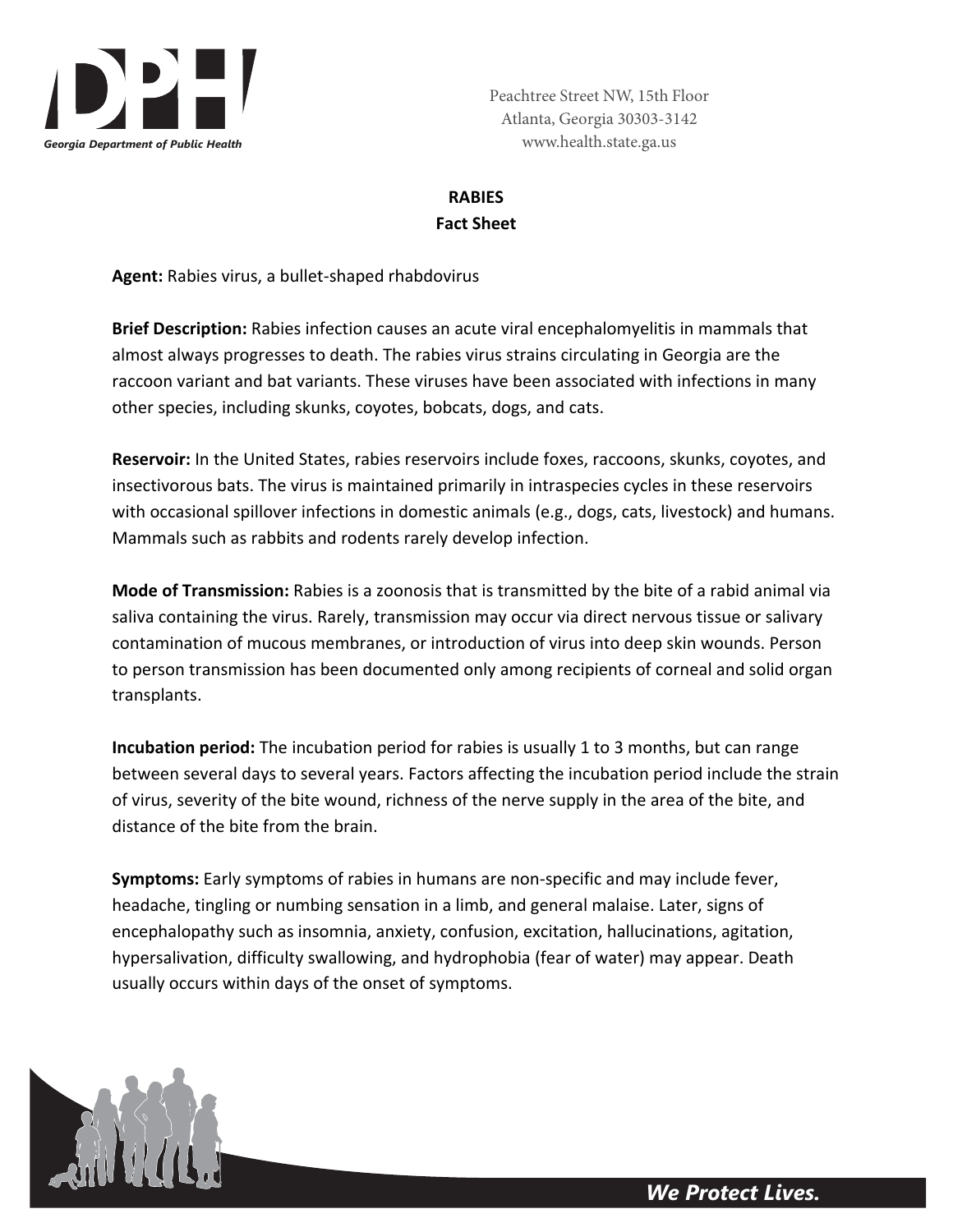

## **Diagnostic Testing:**

**A. Immunity after vaccine:** Private laboratories can test human or domestic animal serum samples for rabies‐neutralizing antibodies. Serology cannot be used to determine if a person has been exposed to rabies virus following a bite.

#### **B. Animal Rabies Diagnosis**

- 1. Specimen: animal head or brain; whole bats
- 2. Form: Rabies Lab form #3062
- 3. Lab Test Performed: Direct Fluorescent Antibody (DFA) test
- 4. Lab performing test: Georgia Public Health Laboratory

#### **C. Human Rabies Diagnosis:**

- 1. Specimen: nuchal biopsy, brain tissue, cerebrospinal fluid, serum, saliva
- 2. Lab Test Performed: Rapid Fluorescent Focus Inhibition Test (RFFIT), DFA, RT‐PCR

**The Epidemiology Branch (404‐657‐2588) MUST be consulted prior to collection of and submission of clinical specimens for human rabies diagnosis. Laboratory confirmation of human rabies infection is performed by the CDC Rabies Laboratory.**

#### **Laboratory Criteria for Diagnosis (ANIMALS):**

A positive direct fluorescent antibody test (performed on brain tissue)

#### **Case Classification:**

*Confirmed:* a clinically compatible illness that is laboratory confirmed

## **Laboratory Criteria for Diagnosis (HUMANS):**

- Detection by direct fluorescent antibody of viral antigens in a clinical specimen (preferably the brain or nerves surrounding hair follicles in the nape of the neck),
- Isolation (in cell culture or in a laboratory animal) of rabies virus from saliva, cerebrospinal fluid (CSF) or central nervous system tissue,
- Identification of a rabies-neutralizing antibody titer 5 (complete neutralization) in the serum or CSF, or
- Nested reverse transcription PCR methods to detect rabies virus RNA in saliva.

**Period of Communicability:** Rabies virus is present in the saliva and is potentially transmitted during the clinical period and perhaps several days before illness onset.

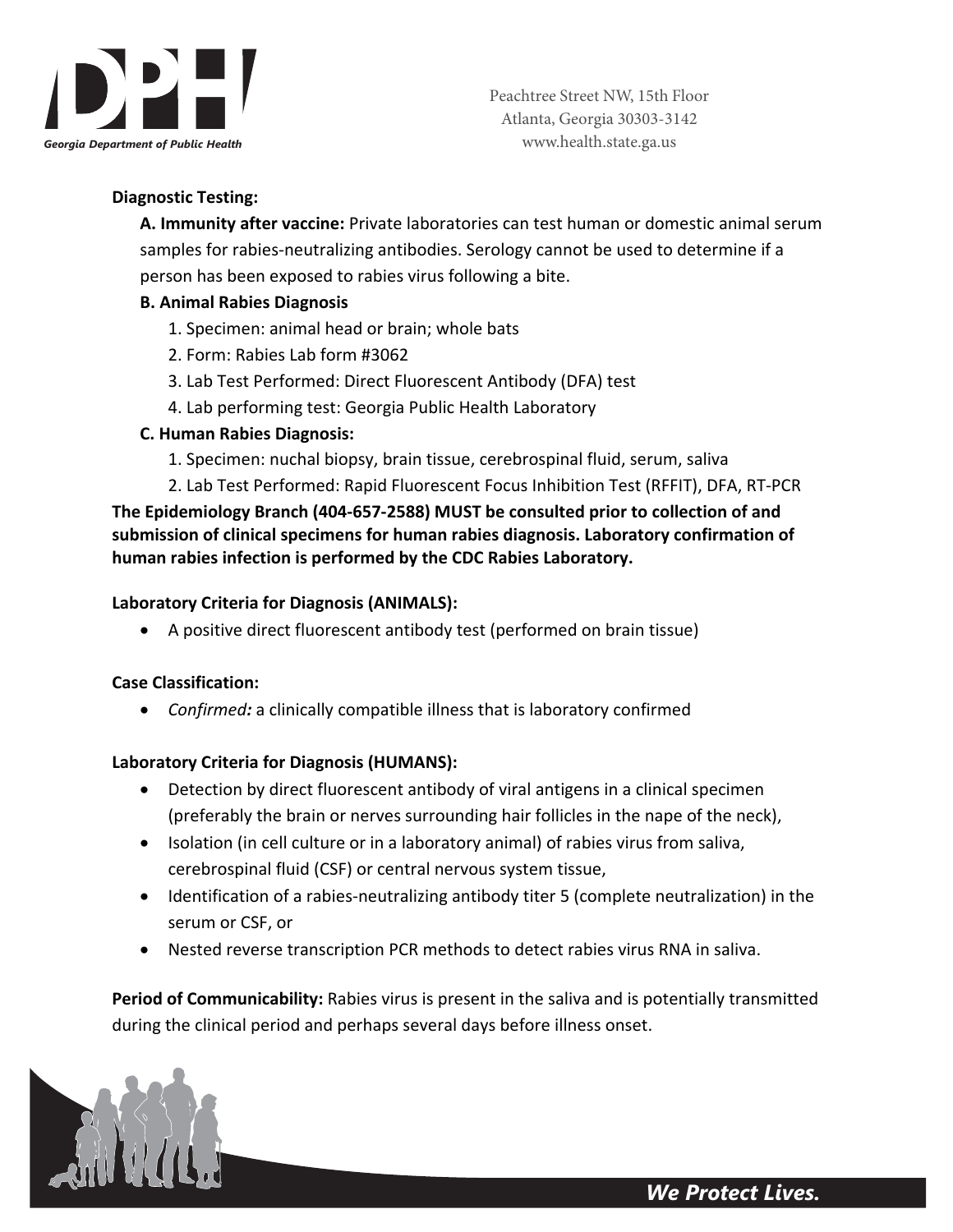

**Treatment:** Intensive supportive medical care is the only treatment.

**Pre‐exposure prophylaxis**: People at increased risk of rabies (i.e., rabies laboratory staff, veterinarians, animal handlers, wildlife officers, and people living in or traveling to areas where rabies is endemic) should receive rabies pre-exposure prophylaxis that includes a series of 3 vaccinations. Please see the Georgia Rabies Control Manual for more information.

**Post‐exposure prophylaxis (PEP):** PEP consists of local wound treatment, passive antibody administration (HRIG), and a series of four vaccinations. The need for PEP should be based on risk assessment of the following areas: TYPE OF EXPOSURE, ANIMAL BEHAVIOR, ANIMAL SPECIES, LABORATORY TEST RESULTS, animal rabies vaccination history, and epidemiology of rabies in the area. Please see the Georgia Rabies Control Manual for more information.

**Reporting:** Report all suspect human and animal rabies cases **IMMEDIATELY** by phone to the local health department, District Health Office, or the Epidemiology Branch at 404‐657‐2588. If calling after regular business hours call the Epidemiology Branch answering service (770‐578‐ 4104). After verbal report has been made, please transmit the case information electronically through the State Electronic Notifiable Disease Surveillance System (SENDSS) at http://sendss.state.ga.us or complete and mail a Georgia Notifiable Disease Report Form (#3095).